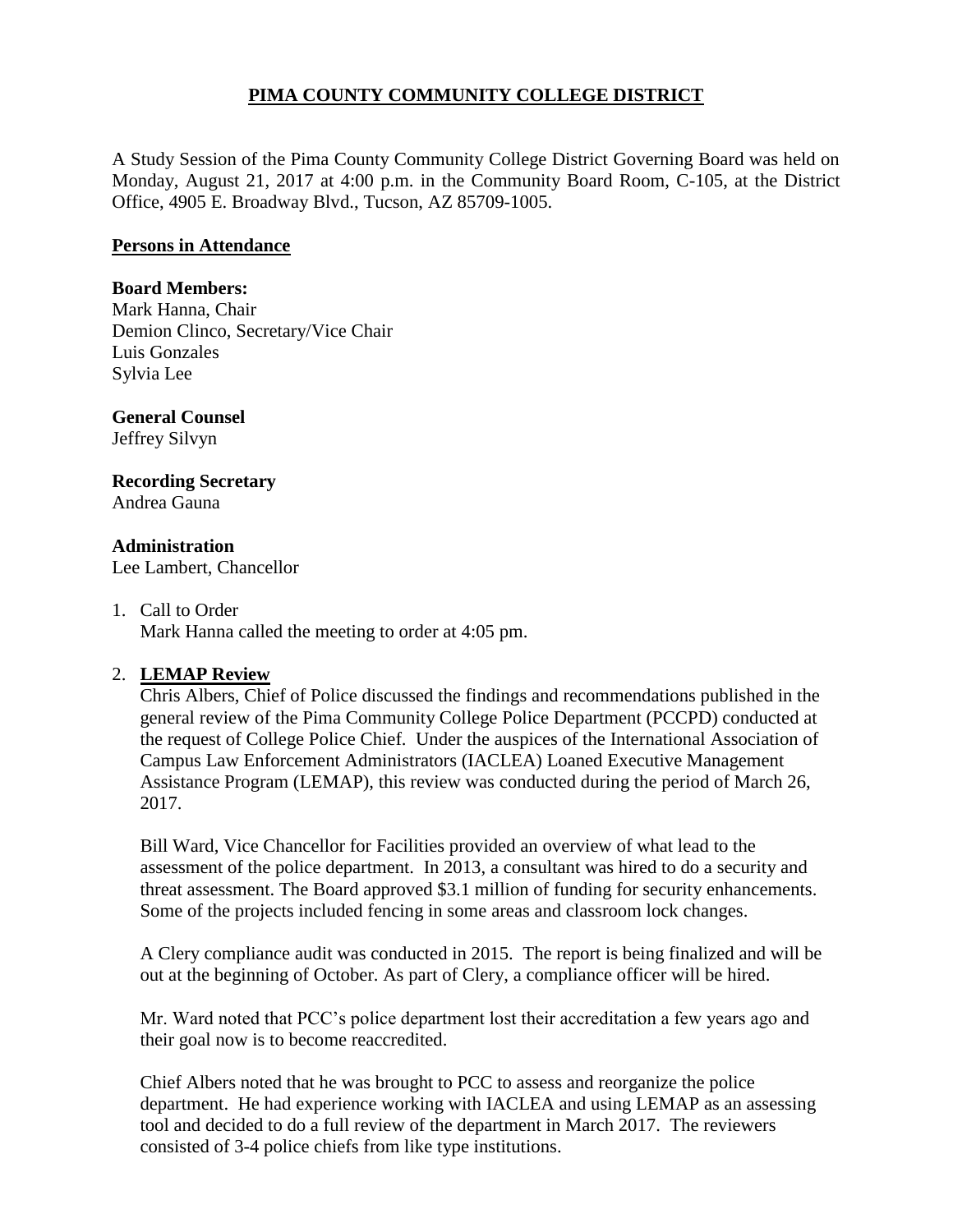There was a draft of the review in June 2017 and Chief Albers created an executive summary that appeared online in August 2017, it was open for public comment.

Chief Albers reported that the police department is moving towards a community policing based model, instead of the more municipal model currently being used. Officers will be based at the campuses in order to develop relationships with the communities in those areas.

The department currently has 55 positions of which 33 are sworn officers and 29 officers are on patrol at any given time. The size of PCC's force is thin compared to like-sized colleges and two positions are not filled at this time. He also noted that with a college our size, we should have 2.4 officers to each campus, we are below that number at this time.

Chief Albers noted that there were some issues with the responsibilities of the Community Service Officers (CSO), which has now been addressed. The CSO's understand their jobs are to observe and report.

LEMAP uncovered that there was a lack of leadership within the police department, lack of accountability, and inefficiency. Chief Albers is certain that going to a community oriented policy model will correct these issues but he did note that resources are a problem.

Chief Albers noted that our operational jurisdiction officers have police authority throughout our campuses and around the entire Tucson area but the department tries to keep their focus on the campuses.

Chief Albers said the department needs to better their relationships with other agencies and understands that mutual intergovernmental agency agreements are something they need to work on. The PCC police department does not have an intergovernmental agreement with the city or county but he did note that the agencies work well together.

Chief Albers reported that the Police Commander is tasked with far more responsibilities than she's able to accomplish. The positions will need to be reassessed and roles and responsibilities will need to be redefined. The department is currently developing goals and objectives, some of them include an annual summary of activities and updating policies. A policy and procedure review board will be developed.

Chief Albers reported that the department's policies are outdated and discovered that a lot of them were not being followed. He noted that this is not unusual in his experience but he is concerned and will make sure the department is adhering to the policies. He also noted that in order to become accredited, policies must be updated.

Documentation of department training was discussed and Chief Albers noted his plans to maintain accurate records of training. He has hired an administrative supervisor to handle the records.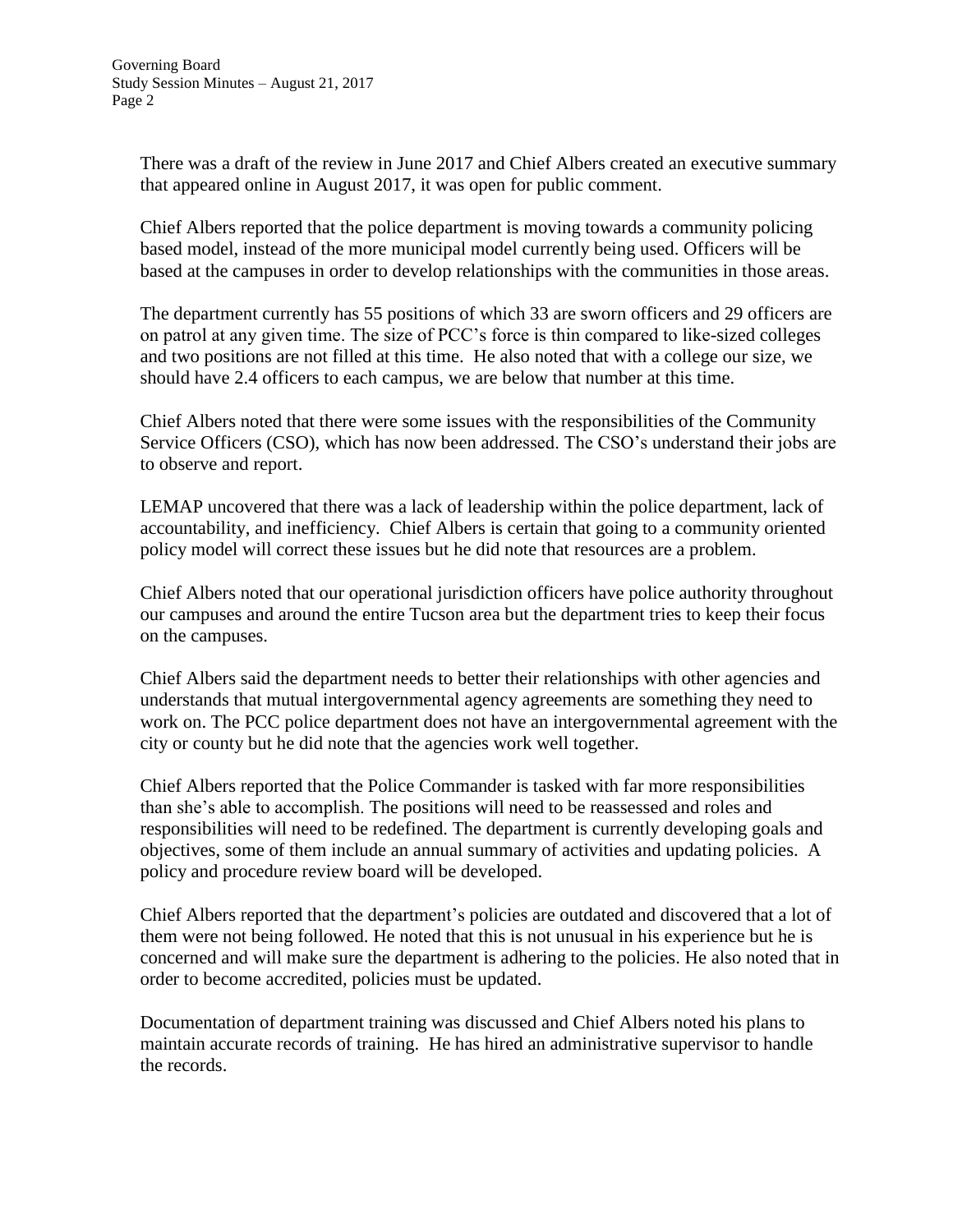A sexual assault investigation policy has been created because the department's policies were inadequate as it relates to compliance and developing internal tracking systems of complaints.

Chief Albers noted that the department currently has a policy on officers carrying personal weapons. The department has procured enough rifles to outfit all officers who are authorized to carry rifles, so that will no longer occur. The policy will be addressed once the rifles are put into the system and issued to the officers.

Chief Albers also discussed the policy that allows officers to carry their own personal weapons as backup. He noted that the department is adhering to the Arizona Post policies and procedures and added that Arizona policy allows this. He also noted that this is standard in police departments in the state of Arizona and across the country.

Chief Albers reported that the department participates in DUI task force, there are currently four officers trained. He reported that if they view someone breaking the law, they will enforce the law. The officers perform traffic stops as part of the training. Chief Albers also noted that the officers are aware that students and campuses are their priority.

The LEMAP was shared with all police employees. There have been discussions with the employees and they were surveyed on the model change to get feedback.

## 3. **Local Student Recruitment**

Joi Stirrup, Advanced Program Manager for Enrollment Management and Lisa Brosky, Vice Chancellor for External Relations reported on the immediate and positive impact recruiting has made on rebuilding both school and community relationships, and how it can develop further.

In 2011, the previous Chancellor disbanded the outreach and recruitment team and enrollment began to decline. It was evident that the team was needed in both the community and schools. In 2014, the student outreach and recruitment unit was reinstated and their goal was to rebuild a positive community relationship.

In August 2016, the unit was restructured to admissions and recruitment. Key Performance Indicators (KPI) were defined, a strong mission statement was developed and they aligned with External Relations.

The unit is a team of six with most members having over 10 years of service. The team includes Joi Stirrup, John Farrell, Shawn Graham, Rose Rojas, Victor Salazar, and Ryan Sermon. They understand their obligation to be there for the students and support the student experience. The most important part of their job is to serve as motivators and make every effort to be in all schools in their service areas. They attend events and partner with community agencies to increase access.